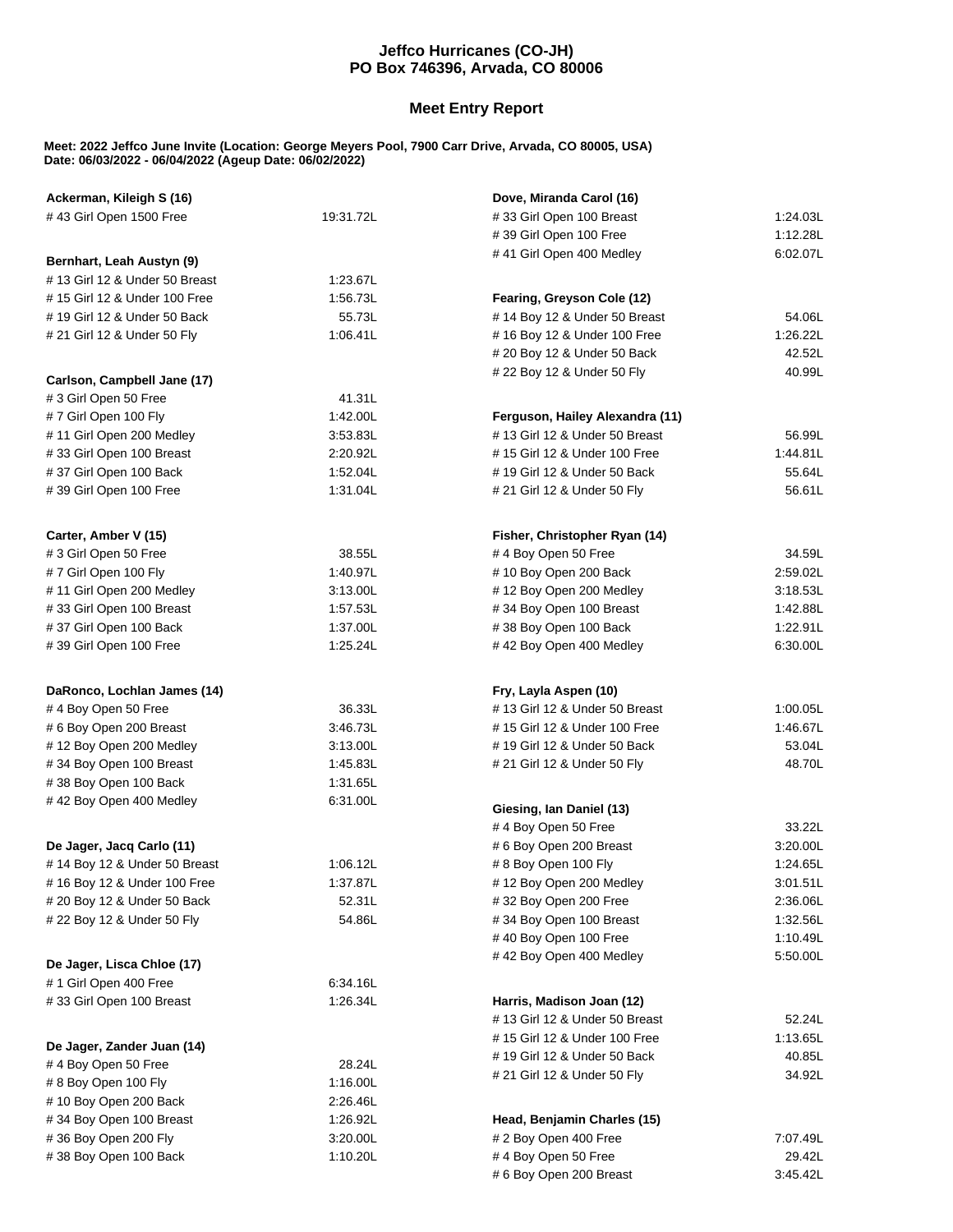| #12 Boy Open 200 Medley                          | 3:37.55L  | #34 Boy Open 100 Breast                            | 1:25.10L             |
|--------------------------------------------------|-----------|----------------------------------------------------|----------------------|
| #34 Boy Open 100 Breast                          | 1:31.49L  | #38 Boy Open 100 Back                              | 1:25.32L             |
| #36 Boy Open 200 Fly                             | 3:20.00L  |                                                    |                      |
| #40 Boy Open 100 Free                            | 1:08.94L  | Mcneely, Maryn A (17)                              |                      |
|                                                  |           | #3 Girl Open 50 Free                               | 34.38L               |
| Hotopp, Linnea Ruth (13)                         |           | #7 Girl Open 100 Fly                               | 2:01.29L             |
| #3 Girl Open 50 Free                             | 40.00L    | #11 Girl Open 200 Medley                           | 3:14.14L             |
|                                                  |           |                                                    |                      |
| #7 Girl Open 100 Fly<br>#11 Girl Open 200 Medley | 2:01.00L  | #33 Girl Open 100 Breast<br>#37 Girl Open 100 Back | 1:37.25L<br>1:29.86L |
|                                                  | 4:04.00L  |                                                    |                      |
| #33 Girl Open 100 Breast                         | 2:18.88L  | #39 Girl Open 100 Free                             | 1:16.30L             |
| #37 Girl Open 100 Back                           |           | 1:59.00L                                           |                      |
| #39 Girl Open 100 Free                           | 1:58.00L  | Parks, Rowan Alexandra (14)                        |                      |
|                                                  |           | # 3 Girl Open 50 Free                              | 32.19L               |
| Hyslop, Hayden Givaudan (16)                     |           | #7 Girl Open 100 Fly                               | 1:47.45L             |
| # 3 Girl Open 50 Free                            | 32.13L    | #11 Girl Open 200 Medley                           | 3:33.03L             |
| #11 Girl Open 200 Medley                         | 2:52.79L  | #33 Girl Open 100 Breast                           | 1:57.53L             |
| #31 Girl Open 200 Free                           | 2:29.92L  | #37 Girl Open 100 Back                             | 1:43.31L             |
| #43 Girl Open 1500 Free                          | 20:40.00L | #39 Girl Open 100 Free                             | 1:15.66L             |
|                                                  |           |                                                    |                      |
| Hyslop, Maya Kateri (14)                         |           | Peterson, Owen Matthew (12)                        |                      |
| #35 Girl Open 200 Fly                            | 3:17.59L  | #4 Boy Open 50 Free                                | 36.17L               |
| #37 Girl Open 100 Back                           | 1:23.43L  | #10 Boy Open 200 Back                              | 3:11.00L             |
| #39 Girl Open 100 Free                           | 1:17.10L  | #12 Boy Open 200 Medley                            | 3:24.57L             |
| #41 Girl Open 400 Medley                         | 6:28.00L  | #14 Boy 12 & Under 50 Breast                       | 49.91L               |
|                                                  |           | #16 Boy 12 & Under 100 Free                        | 1:23.70L             |
|                                                  |           | # 20 Boy 12 & Under 50 Back                        | 39.23L               |
| Jewell, Silas Michael (11)                       |           | # 24 Boy 12 & Under 100 Back                       | 1:33.88L             |
| #14 Boy 12 & Under 50 Breast                     | 50.15L    |                                                    |                      |
| #16 Boy 12 & Under 100 Free                      | 1:33.06L  |                                                    |                      |
| # 20 Boy 12 & Under 50 Back                      | 48.39L    | Reyes, Isabella Marie (12)                         |                      |
| # 22 Boy 12 & Under 50 Fly                       | 47.03L    | # 3 Girl Open 50 Free                              | 35.15L               |
|                                                  |           | #5 Girl Open 200 Breast                            | 3:40.20L             |
| Ley, Isaac Augustine (13)                        |           | #11 Girl Open 200 Medley                           | 3:02.28L             |
| #4 Boy Open 50 Free                              | 32.63L    | # 13 Girl 12 & Under 50 Breast                     | 45.29L               |
| # 6 Boy Open 200 Breast                          | 3:22.08L  | # 17 Girl 12 & Under 100 Breast                    | 1:41.19L             |
| # 8 Boy Open 100 Fly                             | 1:29.75L  | # 21 Girl 12 & Under 50 Fly                        | 36.90L               |
| #12 Boy Open 200 Medley                          | 2:59.96L  | # 25 Girl 12 & Under 200 Fly<br>3:39.14L           |                      |
| #32 Boy Open 200 Free                            | 2:43.95L  |                                                    |                      |
| #34 Boy Open 100 Breast                          | 1:36.12L  | Riddle, Tallaby Katherine (13)                     |                      |
| #40 Boy Open 100 Free                            | 1:12.10L  | # 1 Girl Open 400 Free                             | 5:07.48L             |
| #42 Boy Open 400 Medley                          | 6:27.00L  | #3 Girl Open 50 Free                               | 30.79L               |
|                                                  |           | # 9 Girl Open 200 Back                             | 2:48.17L             |
|                                                  |           | #11 Girl Open 200 Medley                           | 3:11.60L             |
| Ley, Isabella Camille (10)                       |           | #31 Girl Open 200 Free                             | 2:23.47L             |
| #13 Girl 12 & Under 50 Breast                    | 51.19L    | #37 Girl Open 100 Back                             | 1:13.68L             |
| # 15 Girl 12 & Under 100 Free                    | 1:33.00L  | #39 Girl Open 100 Free<br>1:08.47L                 |                      |
| # 19 Girl 12 & Under 50 Back                     | 45.00L    |                                                    |                      |
| # 21 Girl 12 & Under 50 Fly                      | 45.00L    |                                                    |                      |
|                                                  |           | Salmen, Cannon Ross (9)                            |                      |
| Ley, Miriam Alexis (8)                           |           | #16 Boy 12 & Under 100 Free                        | 1:33.06L             |
| #13 Girl 12 & Under 50 Breast                    | 59.11L    | # 20 Boy 12 & Under 50 Back                        | 49.61L               |
| # 15 Girl 12 & Under 100 Free                    | 1:50.00L  | # 22 Boy 12 & Under 50 Fly                         | 55.84L               |
| # 19 Girl 12 & Under 50 Back                     | 50.00L    | # 24 Boy 12 & Under 100 Back                       | 1:42.69L             |
| # 21 Girl 12 & Under 50 Fly                      | 50.00L    |                                                    |                      |
|                                                  |           | Salmen, Duncan Forbes (15)                         |                      |
|                                                  |           | # 2 Boy Open 400 Free                              | 5:30.92L             |
| McLuskey, Ethan Eoghan (13)                      |           | #4 Boy Open 50 Free                                | 27.97L               |
| # 4 Boy Open 50 Free                             | 29.89L    | # 6 Boy Open 200 Breast                            | 3:30.00L             |
| # 6 Boy Open 200 Breast                          | 3:04.05L  | # 8 Boy Open 100 Fly                               | 1:07.96L             |
| #12 Boy Open 200 Medley                          | 2:42.44L  | #32 Boy Open 200 Free                              | 2:22.58L             |
| #32 Boy Open 200 Free                            | 2:37.19L  | #38 Boy Open 100 Back                              | 1:13.11L             |
|                                                  |           |                                                    |                      |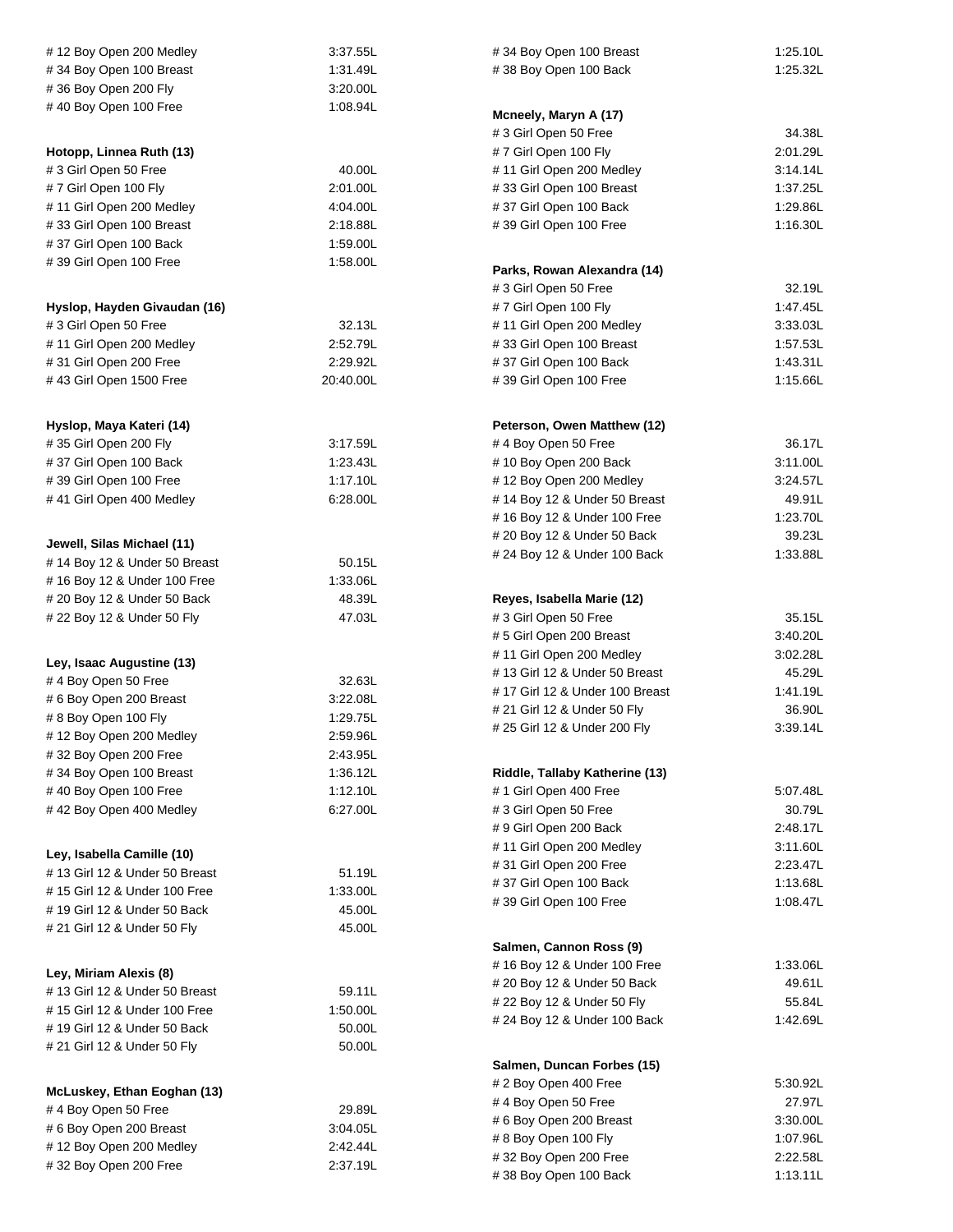| #40 Boy Open 100 Free          | 1:13.02L |
|--------------------------------|----------|
| Salmen, Gordon Scott (13)      |          |
| # 2 Boy Open 400 Free          | 7:02.95L |
| #4 Boy Open 50 Free            | 34.82L   |
| # 8 Boy Open 100 Fly           | 1:29.66L |
| #12 Boy Open 200 Medley        | 3:06.41L |
| #34 Boy Open 100 Breast        | 1:40.67L |
| #38 Boy Open 100 Back          | 1:30.59L |
| #40 Boy Open 100 Free          | 1:14.71L |
| Vick, Avery Constance (13)     |          |
| # 3 Girl Open 50 Free          | 37.20L   |
| # 5 Girl Open 200 Breast       | 3:55.00L |
| #11 Girl Open 200 Medley       | 3:34.00L |
| #33 Girl Open 100 Breast       | 2:08.89L |
| #37 Girl Open 100 Back         | 1:38.29L |
| #39 Girl Open 100 Free         | 1:23.80L |
|                                |          |
| Winters, Maya Ann (13)         |          |
| #3 Girl Open 50 Free           | 37.00L   |
| #7 Girl Open 100 Fly           | 1:40.00L |
| # 11 Girl Open 200 Medley      | 3:28.00L |
| #33 Girl Open 100 Breast       | 1:58.00L |
| #37 Girl Open 100 Back         | 1:44.00L |
| #39 Girl Open 100 Free         | 1:24.00L |
| Wolverton, Aubrey Joye (11)    |          |
| # 13 Girl 12 & Under 50 Breast | 54.51L   |
| # 15 Girl 12 & Under 100 Free  | 1:40.85L |
| # 19 Girl 12 & Under 50 Back   | 47.04L   |
| # 21 Girl 12 & Under 50 Fly    | 50.38L   |
| Zeddies, John Dumitru (14)     |          |
| #4 Boy Open 50 Free            | 28.31L   |
| # 6 Boy Open 200 Breast        | 3:17.34L |
| #34 Boy Open 100 Breast        | 1:28.27L |
| #38 Boy Open 100 Back          | 1:14.63L |
| #40 Boy Open 100 Free          | 1:04.87L |